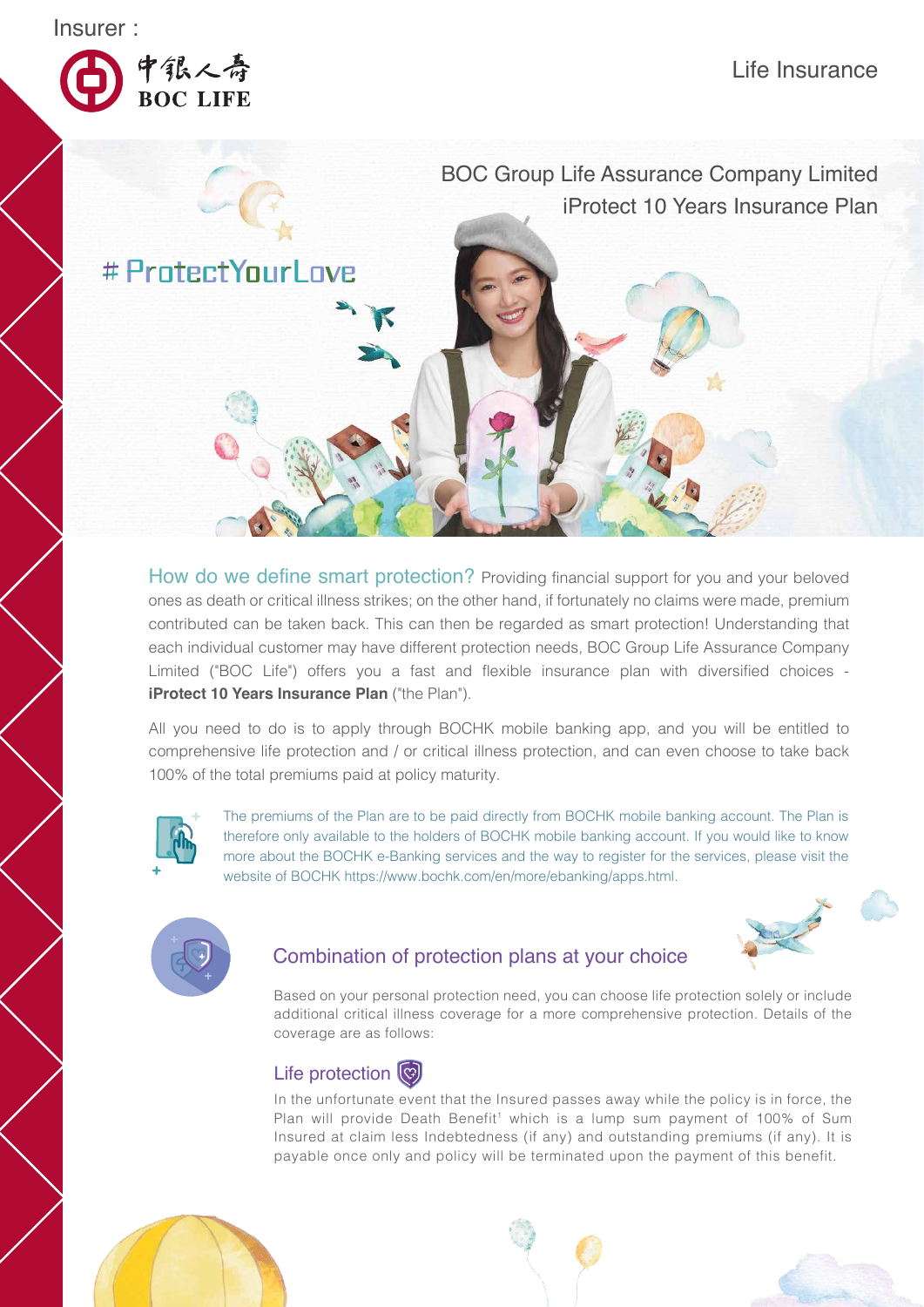

## Critical illness protection^

Critical Illness protection in this Plan includes both Major Illness Benefit and Minor Illness Benefit.

- (i) Major Illness Benefit<sup>1</sup> covers Major Illnesses including Cancer, Stroke and Heart Attack. If the Insured is Diagnosed by a Physician to be suffering from any of the covered Major Illnesses during the coverage period, the Plan will provide a lump sum payment of 100% of Sum Insured at claim less Indebtedness (if any) and outstanding premiums (if any). It is payable once only and the policy will be terminated upon payment of this benefit.
- (ii) Minor Illness Benefit 2,3 covers Minor Illnesses including Carcinoma-in-situ, Early Stage Cancer and Minor Interventions for Coronary Artery Disease. If the Insured is Diagnosed by a Physician to be suffering from any of the covered Minor Illnesses during the coverage period, the Plan will provide a lump sum payment of 20% of Initial Sum Insured less Indebtedness (if any) and outstanding premiums (if any). It is payable once only and Minor Illness Benefit will be terminated upon payment.
- $\wedge$  For details of the definitions of the Major Illnesses and Minor Illnesses, please refer to the policy documents and provisions issued by BOC Life.

## Premium refund option, up to maximum 100% guaranteed premium refund

The Plan offers premium refund option. You may opt for refundable premium plan if the Sum Insured is HKD500,000 or below; then you may surrender the policy from the end of the  $6<sup>th</sup>$ Policy Year to receive premium refund and may even take back all of the total premiums paid at the end of the  $10<sup>th</sup>$  Policy Year. The policy will be terminated if premium refund is paid. Details are as follows:



Please note: Premium refund amount will be calculated based on premium paid after premium discount (if any).

## Guaranteed premium unchanged for 10 years<sup>4</sup>

The premium is quaranteed unchanged for 10 years<sup>4</sup>. This allows you a better financial planning.

If you take out non-refundable premium plan, there is guaranteed renewal until age 804 of the Insured, providing you with continuous protection.

## One-stop self-service online application and claim experience at your fingertips

From enrolment, quotation to premium payment are processed online via BOCHK mobile banking account in one go. You may also register BOC Life eService to submit critical illness claim online, enabling you to enjoy a one-stop online experience via our safe and reliable platform at your fingertips.

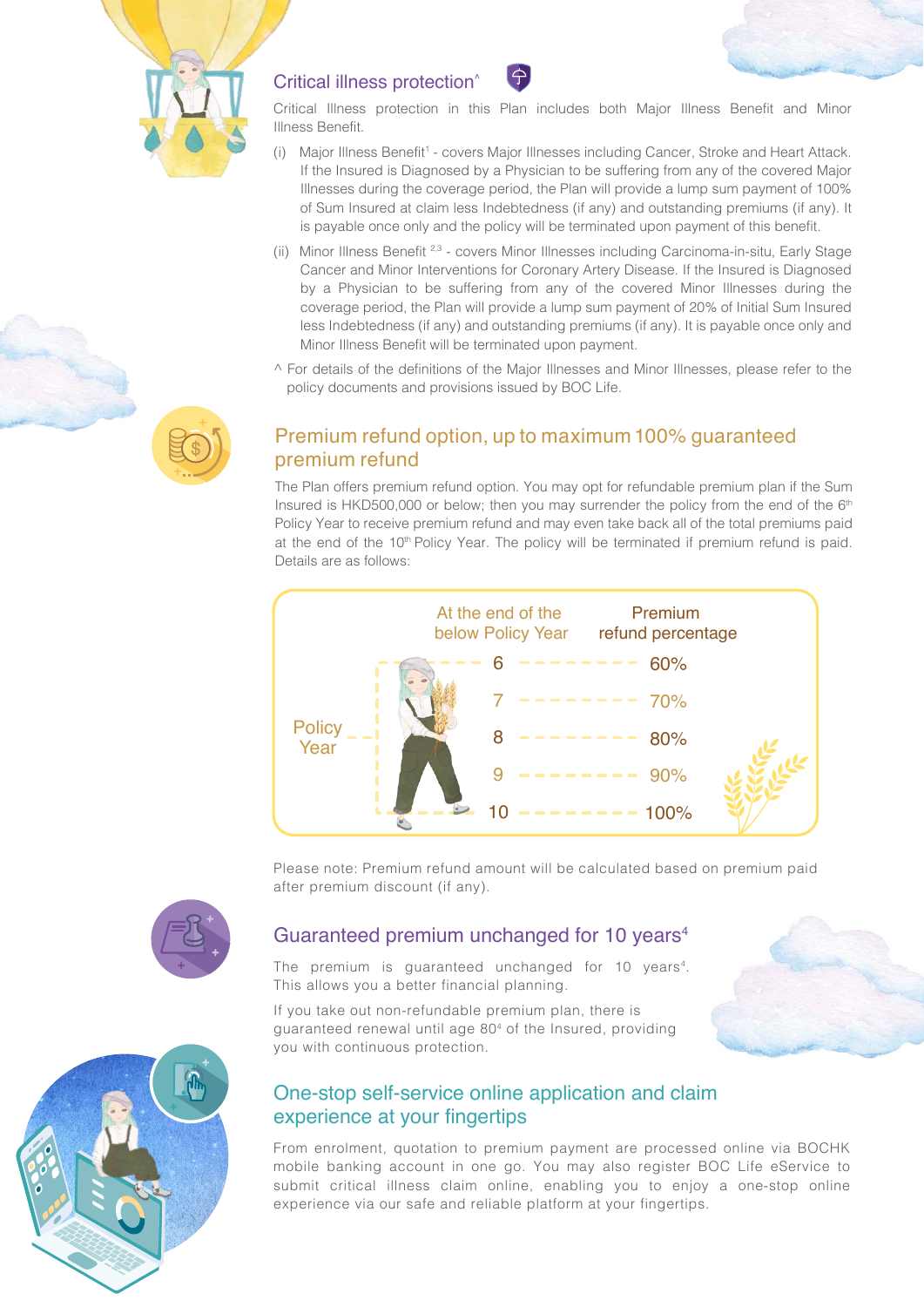# Basic eligibility requirements<sup>5</sup>

| <b>Benefit</b><br>option      | Life Protection + Critical Illness<br>(Cancer + Stroke + Heart Attack) |                                             | Life Protection only                                                                                                                                                                                                     |                             |  |  |
|-------------------------------|------------------------------------------------------------------------|---------------------------------------------|--------------------------------------------------------------------------------------------------------------------------------------------------------------------------------------------------------------------------|-----------------------------|--|--|
|                               | Non-refundable<br>premium plan                                         | Refundable<br>premium plan                  | Non-refundable<br>premium plan                                                                                                                                                                                           | Refundable<br>premium plan  |  |  |
| Issue age                     | Age 18 to 60                                                           | Age 18 to 50<br>Age 18 to 60                |                                                                                                                                                                                                                          |                             |  |  |
| Benefit term                  | To age 80 of the Insured !<br>(The premium is                          | 10 years<br>(The premium is                 | To age 80 of the Insured<br>(The premium is                                                                                                                                                                              | 10 years<br>(The premium is |  |  |
| Premium payment<br>period     | for every 10 years)                                                    | for 10 years)                               | guaranteed unchanged   guaranteed unchanged   guaranteed unchanged   guaranteed unchanged<br>for every 10 years)                                                                                                         | for 10 years)               |  |  |
| Waiting period                | 90 days                                                                |                                             | Not applicable                                                                                                                                                                                                           |                             |  |  |
| Policy currency               | <b>HKD</b>                                                             |                                             |                                                                                                                                                                                                                          |                             |  |  |
| Premium payment<br>mode       | Monthly / Annual                                                       |                                             |                                                                                                                                                                                                                          |                             |  |  |
|                               | HKD250,000/                                                            |                                             | HKD250,000/                                                                                                                                                                                                              |                             |  |  |
|                               | HKD500,000/                                                            |                                             | HKD500,000/                                                                                                                                                                                                              |                             |  |  |
|                               | HKD1,000,000/                                                          | HKD250,000/                                 | HKD1,000,000/                                                                                                                                                                                                            | HKD250,000/                 |  |  |
| <b>Sum Insured</b><br>options | HKD1,250,000*/                                                         | HKD500,000                                  | HKD1,250,000/                                                                                                                                                                                                            | HKD500,000                  |  |  |
|                               | HKD1,500,000*/                                                         |                                             | HKD1,500,000/                                                                                                                                                                                                            |                             |  |  |
|                               | HKD2,000,000*                                                          |                                             | HKD2,000,000*                                                                                                                                                                                                            |                             |  |  |
|                               |                                                                        |                                             | *Only applicable for Issue Age 18 to 50<br>The aggregate Sum Insured amount of each Insured under all policies of this Plan, AlongPro<br>Critical Illness Plan and ProtectU Insurance Plan shall not exceed HKD2,500,000 |                             |  |  |
| Payment method                |                                                                        | Direct Payment from BOCHK e-Banking Account |                                                                                                                                                                                                                          |                             |  |  |
|                               |                                                                        |                                             |                                                                                                                                                                                                                          |                             |  |  |

Covered illnesses of critical illness benefit at a glance

Stanley !

| Minor<br>illnesses | 1. Minor Interventions for Coronary Artery Disease<br>2. Carcinoma-in-situ (Breast, Cervix Uteri, Colon or<br>rectum, Fallopian Tube, Liver, Lung, Nasopharynx,<br>Pancreas, Penis, Stomach or oesophagus, Testes,<br>Urinary Tract, Uterus, Vagina) |
|--------------------|------------------------------------------------------------------------------------------------------------------------------------------------------------------------------------------------------------------------------------------------------|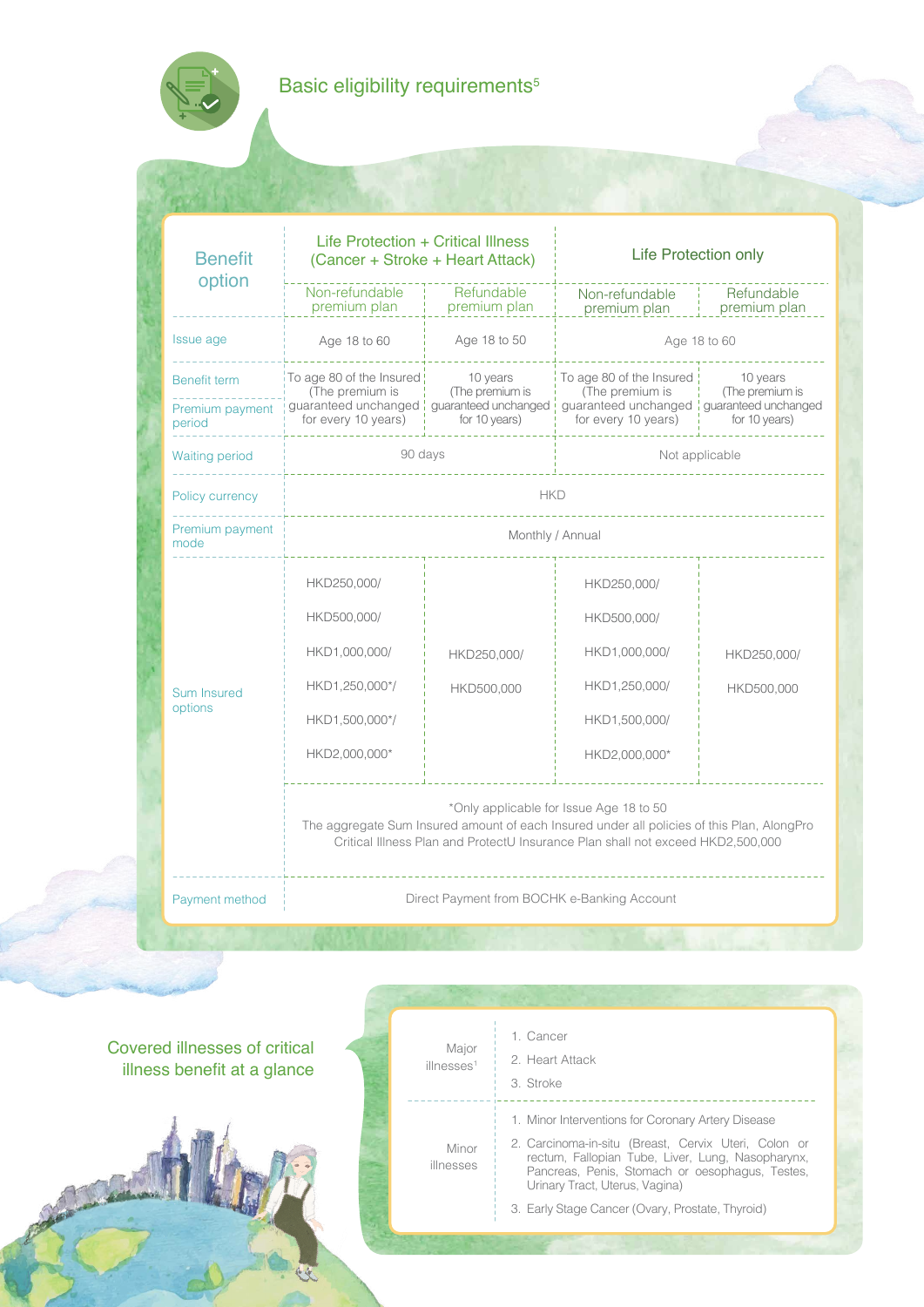Sample premium table ( $\bigotimes_{N$  Non-smoker  $\bigotimes_{resident}$  Hong Kong



**Hong Kong**<br>resident

 $\breve{\mathbb{G}}$ 

**Sum Insured: HKD500,000**

**Premium payment mode:**

**Annual**

E

|                  | Life Protection + Critical Illness<br>(Cancer + Stroke + Heart Attack) |                            | <b>Life Protection only</b>    |                            |
|------------------|------------------------------------------------------------------------|----------------------------|--------------------------------|----------------------------|
| <b>Issue Age</b> | Non-refundable<br>premium plan                                         | Refundable premium<br>plan | Non-refundable<br>premium plan | Refundable premium<br>plan |
| 25               | 602                                                                    | 4,403                      | 324                            | 2,399                      |
| 35               | 1,155                                                                  | 9,489                      | 490                            | 4,058                      |
| 45               | 2,810                                                                  | 22,311                     | 1,369                          | 8,347                      |
| 55               | 7,275                                                                  | Not applicable             | 3,046                          | 21,595                     |

Note: The figures in the above sample premium tables are rounded up to the nearest whole number.

## Product video **Act Now!**





### Enquiry about Technical Support for Online Application



 BOCHK Customer Service Hotline (852) 3669 3003

## Enquiry about Product and Post-sales Service



 BOC Life Customer Service Hotline (852) 2860 0688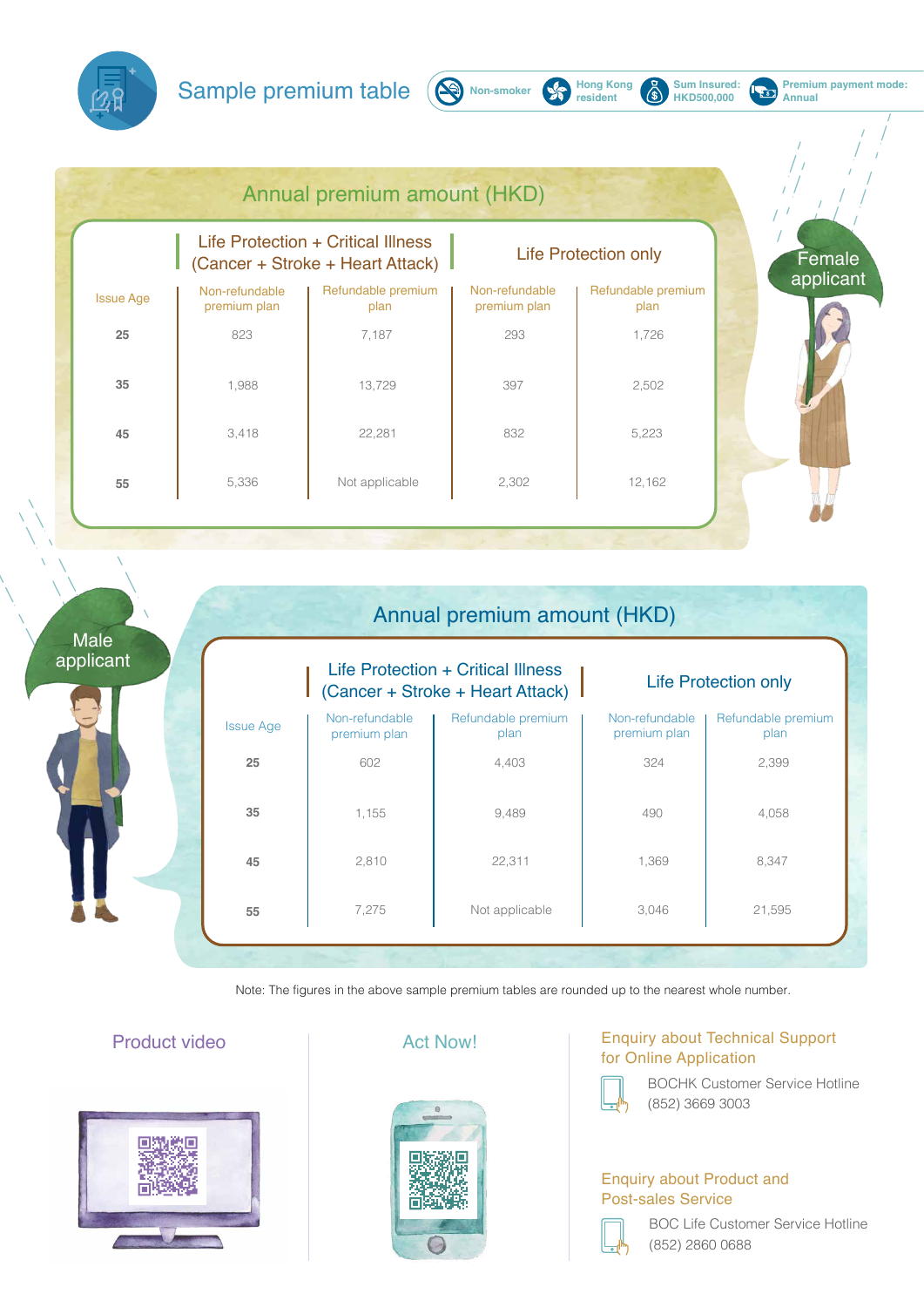#### **Notes:**

**The Policy Owner is subject to the credit risk of BOC Life. If the Policy Owner discontinues and / or surrenders the insurance plan in the early policy years, the amount of the benefit he / she will get back may be considerably less than the amount of the premium he / she has paid.**

#### **Other Key Risks:**

- Key Exclusions (applicable to critical illness protection only):
	- (a) No Major Illness Benefit or Minor Illness Benefit will be payable under the policy for any Major Illness or Minor Illness resulting from, or related to, or caused or contributed directly or indirectly, wholly or partly, by any of the followings:
		- (i) Any Pre-existing Condition;
		- (ii) Congenital deformities or anomalies, infertility or sterilization;
		- (iii) Drug-taking other than under the direction of a Physician, abuse of alcohol or the taking of poison;
		- (iv) Disease of or infection with any Human Immunodeficiency Virus (HIV) and/or any HIV-related illness including Acquired Immune Deficiency Syndrome (AIDS) and/or any mutations, derivations or variations thereof. Under the policy, the definition of AIDS shall be that used by the World Health Organization in 1987, as may be revised by the World Health Organization from time to time;
		- (v) Nuclear fission, nuclear fusion, ionizing radiation or contamination by radioactivity from any nuclear fuel or from any nuclear waste from the combustion of nuclear fuels or nuclear weapons material;
		- (vi) War or hostilities (whether war be declared or not), civil commotion, rebellion, revolution, riot, strikes, terrorist or warlike activities;
		- (vii) Participation in any armed force or peace keeping activities;
		- (viii) An act of any person acting on their own or on behalf of or in connection with any group or organisation to influence by force any group, corporation or government by terrorism, kidnapping or attempted kidnapping, attack, assault, or any other violent means;
		- (ix) An intentional self-inflicted act;
		- (x) Violation or attempted violation of the law or resistance to arrest or participation in any brawl or affray; or
		- (xi) Professional sports, racing of any kind, underwater activities involving the use of breathing apparatus, aerial flights (including bungee-jumping, hang-gliding, ballooning, bungee-jumping, parachuting and sky-diving) other than as a crew member or as a fare-paying passenger on a licensed carrying commercial aircraft operating in a regular scheduled route or any hazardous activities or sports unless agreed by special endorsement.
	- (b) No Minor Illness Benefit or Major Illness Benefit will be payable under the policy for any Minor Illness or Major Illness, the symptoms or conditions of which or the Diagnosis of which first appeared or occurred within ninety (90) days immediately following the policy Issue Date or the date of endorsement or the effective date of last reinstatement, whichever is the latest. This Clause shall not apply to any Minor Illness or Major Illness caused by an Accident
- (Applicable to non-refundable premium plan only) The premium payable at the time of renewal is calculated based on the following factors (if applicable), including but not limited to the Sum Insured, gender, issue age, attained age, smoking habit, premium payment term, underwriting class, risk class and residency, and is not guaranteed. BOC Life reserves the right to review and adjust the premium payable at the time of renewal. Factors leading to such adjustment include but not limited to emergence of difference between actual experience and current expectation.
- The Policy Owner should pay premium on time during the premium payment term. It may result in lapse or termination of the policy if the required amount (such as premium) is not made before expiry of the grace period (if applicable) as prescribed by BOC Life. Nevertheless, it is subject to the automatic premium loan (if applicable) (BOC Life will advance the premium due from the non-forfeiture value as an automatic premium loan) and non-forfeiture provisions (if applicable). If the policy is terminated or lapsed due to non-payment of premium, the Policy Owner will lose the insurance protection provided by the policy. BOC Life may terminate the policy before the maturity date if any one of the following events occurs:
- (i) the death of the Insured; or
- (ii) BOC Life approves the Policy Owner's written request for surrender; or
- (iii) The policy reaches the Maturity Date; or
- (iv) Premium due on the policy remains unpaid after the end of the Grace Period, the policy will be terminated on the date on which the Premium is first due and unpaid; or
- (v) BOC Life's payment of Major Illness Benefit is paid (if applicable).
- The actual rate of inflation may be higher than expected, therefore the amount you receive may be less in real terms.

#### **Remarks:**

- 1. If the Insured is covered by more than one policy under AlongPro Critical Illness Plan and/or iProtect 10 Years Insurance Plan and/or ProtectU Insurance Plan, BOC Life shall pay Major Illness Benefit: (a) the total benefit for all claims in aggregate for Major Illness Benefit payable under all such policies shall be subject to a maximum of HKD 2,500,000 less all Minor Illness Benefit paid or payable (if any) under all such policies less any Indebtedness and any outstanding Premiums under all such policies; and (b) BOC Life shall only be required to pay the amount in (a) once for all such policies. BOC Life shall pay Death Benefit: (c) the total amount of the Death Benefit payable under all such policies shall be subject to a maximum of HKD 2,500,000 less all Major Illness Benefit and/or Minor Illness Benefit (as defined in the relevant policies) paid or payable (if any) under all such policies less any Indebtedness and any outstanding Premiums under all such policies; and (d) BOC Life shall only be required to pay the amount in (c) once for all such policies.
- 2. In any case, total benefit for all claims in aggregate for either Carcinoma-in-situ or Minor Interventions for Coronary Artery Disease is HKD360,000 (per illness category per Insured). For Early Stage Cancer, the total benefit for all claims in aggregate is HKD240,000 (per illness category per Insured) (which is subject to the deduction of all Minor Illness Benefit paid or payable under any policies issued by BOC Life on the life of the Insured).
- 3. After the Minor Illness Benefit is paid, the Sum Insured of the policy shall be reduced immediately by the amount of the Minor Illness Benefit. (Applicable to non-refundable premium plan) The premium payable will be reduced accordingly on the next premium due date. (Applicable to refundable premium plan) The premium will remain unchanged and the premium refund you receive at policy maturity will be equivalent to the total premiums paid.
- 4. The maturity date of the policy is the policy anniversary on or immediately following the Insured's eightieth (80<sup>th</sup>) birthday. Subject to all terms and conditions of the policy, the policy is automatically renewed on each policy anniversary for a further term of one (1) year upon payment of the premium in accordance with the clause of Premium Adjustment. If the Insured is aged seventy-nine (79) at the time of renewal, it will be renewed up to the maturity date only. Subject to the premium reduction after payment of the minor illness benefit by BOC Life (if applicable), the premium of the policy is guaranteed to remain unchanged for the first ten (10) years from the policy date. The premium will be adjusted every ten (10) policy years commencing from the tenth (10<sup>th</sup>) policy anniversary and will remain unchanged for such period of ten (10) years until the next premium adjustment date, or a shorter period where the policy is terminated within such ten (10) years' period. The adjusted premium will be determined in accordance with the age and risk class of the Insured and the premium rate then in effect on the date of adjustment, whereas BOC Life reserves the right to change the premium rate at its absolute discretion.
- 5. The Plan is only available to the holders of Hong Kong Identity Card, People's Republic of China Resident Identity Card / Passport or Macau Resident Identity Card and BOCHK Mobile Banking account, subject to the relevant requirements on nationality and residency of the applicants and the Insured as determined by BOC Life from time to time.

#### **Medically Necessary**

It means in respect of confinement, treatment, procedure, supplies or other medical services, such confinement, treatment, procedure, supplies or other medical services which are, in BOC Life's opinion:

- (i) required for, appropriate and consistent with the symptoms and findings or Diagnosis and treatment of the covered illness;
- (ii) in accordance with generally accepted medical practice and not of an experimental or investigative nature;
- (iii) not for the convenience of the Insured, the Policy Owner, the Physician or any other person; and
- (iv) not able to be omitted without adversely affecting the Insured's medical condition.